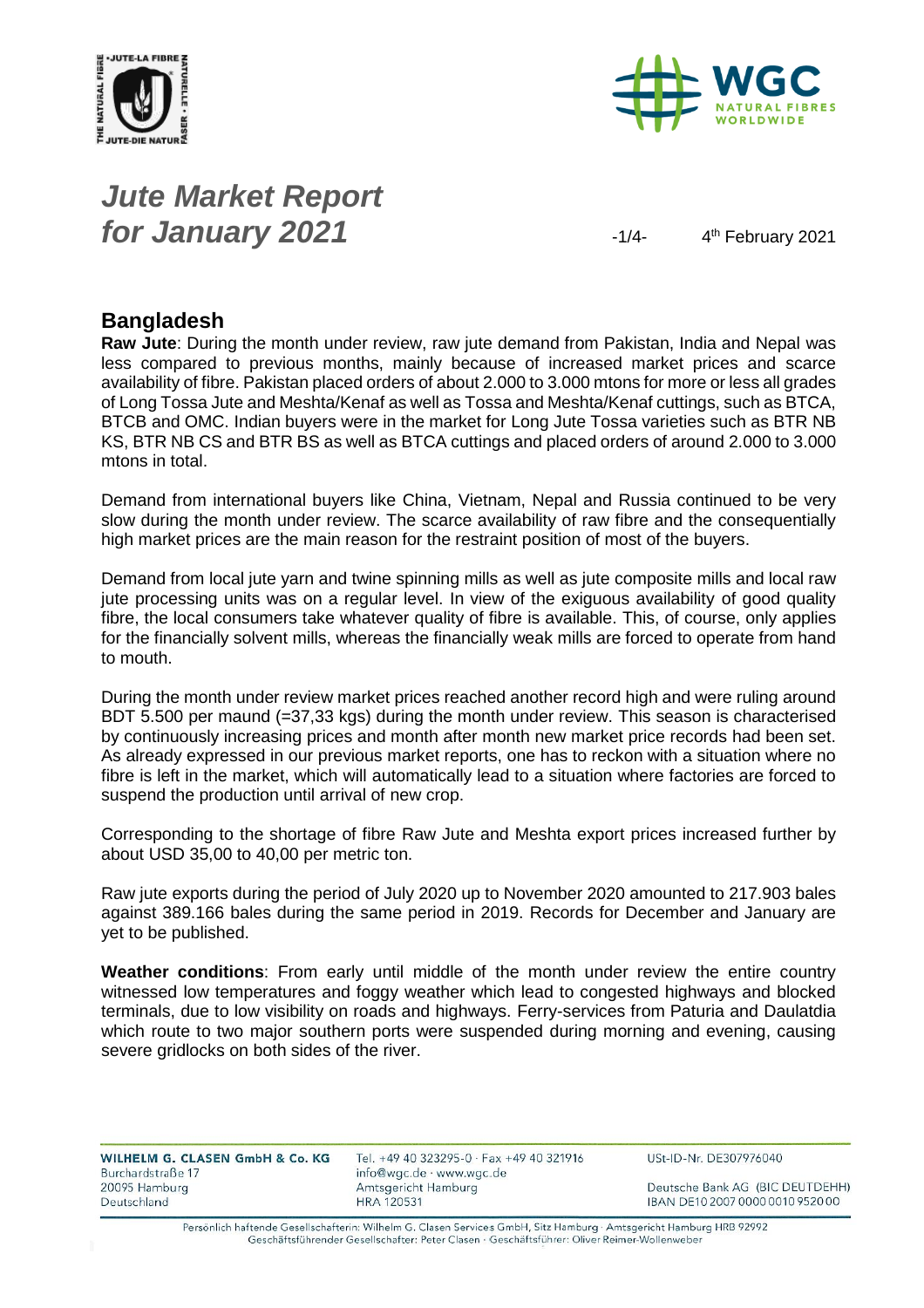



# *Jute Market Report for January 2021*  $\frac{2}{4}$

4<sup>th</sup> February 2021

**Jute Yarn and Twine**: Regular export demand for both high and low quality of Jute yarn and twine is reported from regular importing countries like Turkey, The Middle East and Iran during the month under review. Same applies for demand from other international markets such as India, Europe, USA and African countries. In view of Chinese New Year celebrations, demand from Chinese customers was quite slow during the month under review.

Local demand for both Sacking and Hessian quality of jute yarn for packaging purposes remained stable during the month under review.

The overall situation of the local jute yarn and twine spinning mills is very much alarming. Even financially solvent mills are struggling to keep their production running. Except 8 to 10 major players, no factory in Bangladesh keeps stocks which lasts for more than a month. Some factories keep stocks, which lasts for another 15 to 20 days and most other mills have stocks for another 7 to 10 days of production, only.

Consequentially export market prices for for light and heavy count jute yarns and twines increased further by about USD 500,00 per metric ton during the month under review and this trend is likely to continue. Without the intention to blackmail, one has to be prepared that it is either going to be very costly to purchase jute yarns and twines or maybe even impossible to do so, during the coming months. This is a situation which is unique in the history of the jute industry and is going to be a huge challenge for all parties involved.

**Jute Goods**: Export demands for both Hessians and Sackings from countries such as Europe, USA, Iran and Australia were on an average level. India was regularly in the market for unstitched Binola and B-Twill fabrics.

Jute CBC demand from the regular importing countries like Europe, Australia and New Zealand increased during the month under review.

Export prices during the month under review have increased as follows:

| Hessians: | approx. 8 to 10 $%$ |
|-----------|---------------------|
| Sackings: | approx. $8\%$       |
| CBC:      | approx. 8 to 10 $%$ |

During the month under review the Bangladesh Government restricted quantities allowed to be stored to ensure smooth supply of the raw jute in the local market and speed up export. Government advised dealers or warehouse owners that they ca store a maximum of 1,000 maunds of raw jute for only one month. This decision has been made, in order to regulate the market situation and to ensure that unlicensed traders are barred from getting involved in sales, purchase or store of raw jute.

| <b>WILHELM G. CLASEN GmbH &amp; Co. KG</b> |  |
|--------------------------------------------|--|
| Burchardstraße 17                          |  |
| 20095 Hamburg                              |  |
| Deutschland                                |  |

Tel. +49 40 323295-0 · Fax +49 40 321916 info@wgc.de · www.wgc.de Amtsgericht Hamburg **HRA 120531** 

USt-ID-Nr. DE307976040

Deutsche Bank AG (BIC DEUTDEHH) IBAN DE10 2007 0000 0010 9520 00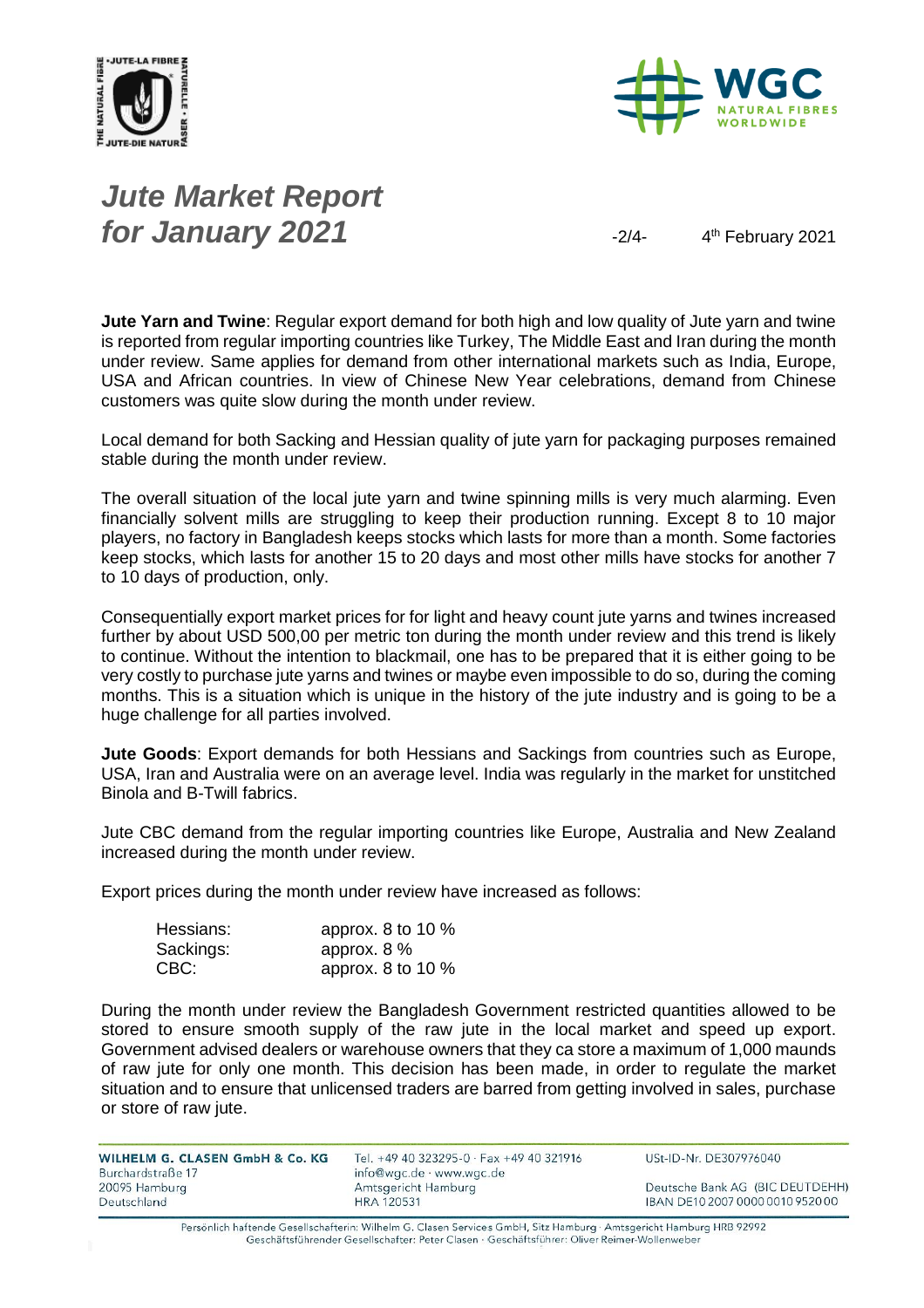



# *Jute Market Report for January 2021*  $\frac{3}{4}$

4<sup>th</sup> February 2021

Furthermore The Bangladesh Government is working on a project to ensure a stable supply of jute seeds to help the country reach its jute production targets for the coming season.

The Ministry of Agriculture ministry and Ministry of Textiles and Jute have jointly prepared a fiveyear plan to make Bangladesh self-sufficient in production of quality jute seeds. This development plan will be implemented from this season and it is planned to distribute modern jute seeds is now to 230 upazilas of 46 districts. In total it is planned to produce 4,500 tonnes of jute seed in the next five years and therefore a total of 8,780 hectares of land will be purchased for jute seed farming. In total local farmers need around 5,215 tonnes of jute seed annually, of which 775 tonnes are supplied by Bangladesh Agricultural Development Corporation (BADC), the balance of 85 per cent of Tossa Jute seeds is imported from India.

**Maritime transport**: The ongoing space and shortage of container crisis continuous to be very alarming and ocean carriers are to cancel several headhaul sailings to North Europe around the Chinese New Year holiday in February. This is indeed a blow for beleaguered shippers that have managed, at great expense, to secure space on sailings that won't happen. Maersk and MSC for example intend to blank three advertised sailings from Asia to North Europe in weeks 5-7, including one vessel that will be allowed to 'slide' into the following week, maintaining existing bookings. CMA CGM will also skip three loops during the same period. Prior to the announcement of the blankings, Asia-North Europe shippers had been encouraged by news of new and additional services and tentative signs that the equipment shortage crisis was at last beginning to improve. In addition to blankings, sea freight rates continue to increase and reached astronomic heights. They quadrupled and even more since November 2020. In view of the very uncertain situation at the freight market, most sellers are very reluctant to offer forward and furthermore prefer to offer on FOB basis, only.

#### **India**

**Raw Jute**: During the month under review the market firmed up with following quotations of the Jute Balers Association (JBA): Grade TD-4 IRs 6.625,00 and Grade TD-5 IRs 6.125 per 100 kg. During the month under review deliveries from mukams to Jute sharply dropped once more.

According to local weather services, India should experience a more or less normal monsoon season, which is a good sign as the monsoon season is critical for agriculture as it not only irrigates fields directly, but also fills reservoirs for crops sown in winter.

First forecast are indicating that for 2021 around 5,88 lakh hectares are planned for jute sowings, compared to 6,66 lakh hectares in 2020.

**Jute Yarn and Twine**: During the month under review local demand improved and same applied for export demand, mainly because of poor supplies from Bangladesh.

WILHELM G. CLASEN GmbH & Co. KG Burchardstraße 17 20095 Hamburg Deutschland

Tel. +49 40 323295-0 · Fax +49 40 321916 info@wgc.de · www.wgc.de Amtsgericht Hamburg **HRA 120531** 

USt-ID-Nr. DE307976040

Deutsche Bank AG (BIC DEUTDEHH) IBAN DE10 2007 0000 0010 9520 00